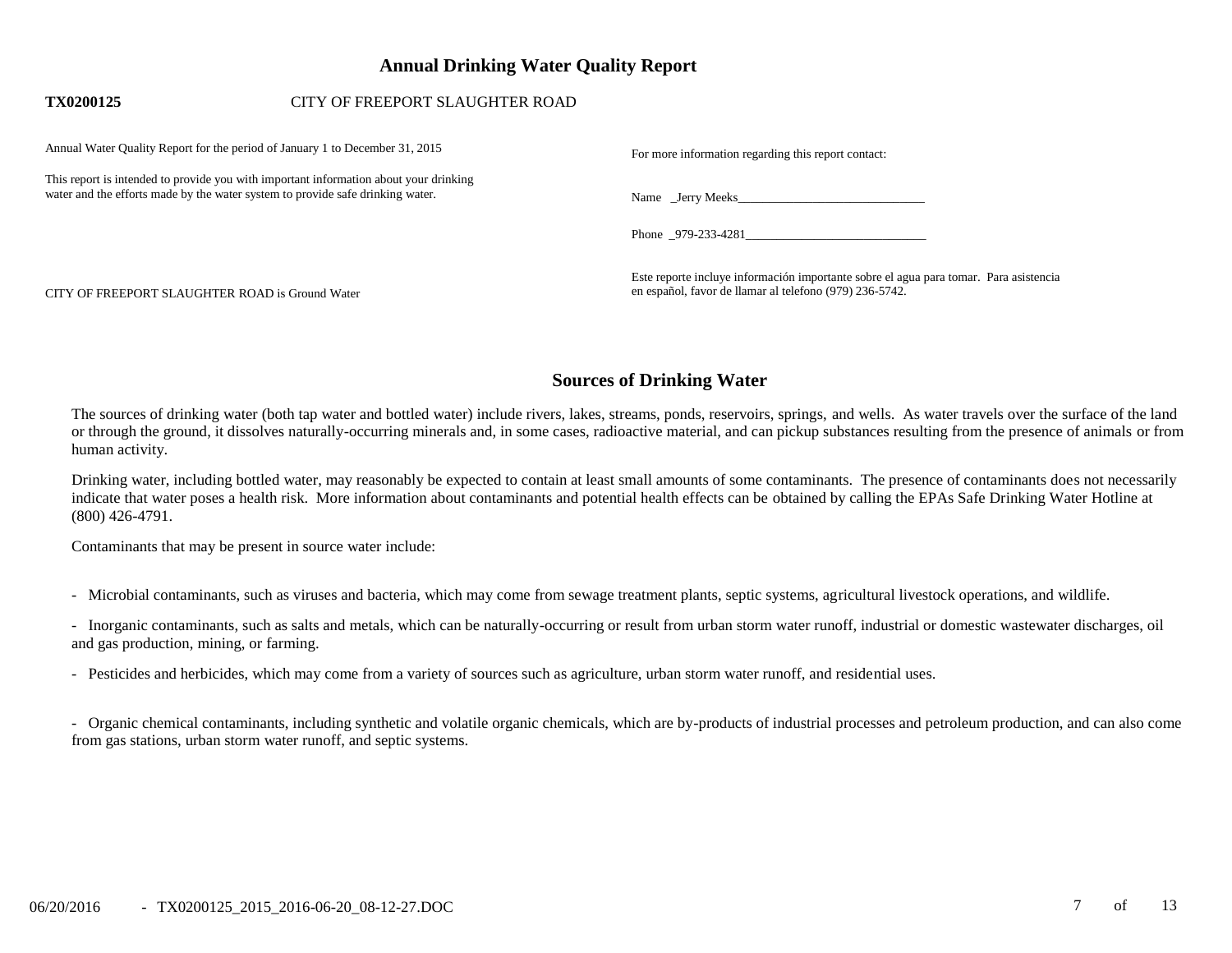- Radioactive contaminants, which can be naturally-occurring or be the result of oil and gas production and mining activities.

In order to ensure that tap water is safe to drink, EPA prescribes regulations which limit the amount of certain contaminants in water provided by public water systems. FDA regulations establish limits for contaminants in bottled water which must provide the same protection for public health.

Contaminants may be found in drinking water that may cause taste, color, or odor problems. These types of problems are not necessarily causes for health concerns. For more information on taste, odor, or color of drinking water, please contact the system's business office.

You may be more vulnerable than the general population to certain microbial contaminants, such as Cryptosporidium, in drinking water. Infants, some elderly, or immunocompromised persons such as those undergoing chemotherapy for cancer; persons who have undergone organ transplants; those who are undergoing treatment with steroids; and people with HIV/AIDS or other immune system disorders, can be particularly at risk from infections. You should seek advice about drinking water from your physician or health care providers Additional guidelines on appropriate means to lessen the risk of infection by Cryptosporidium are available from the Safe Drinking Water Hotline (800-426-4791).

If present, elevated levels of lead can cause serious health problems, especially for pregnant women and young children. Lead in drinking water is primarily from materials and components associated with service lines and home plumbing. We are responsible for providing high quality drinking water, but we cannot control the variety of materials used in plumbing components. When your water has been sitting for several hours, you can minimize the potential for lead exposure by flushing your tap for 30 seconds to 2 minutes before using water for drinking or cooking. If you are concerned about lead in your water, you may wish to have your water tested. Information on lead in drinking water, testing methods, and steps you can take to minimize exposure is available from the Safe Drinking Water Hotline or at http://www.epa.gov/safewater/lead.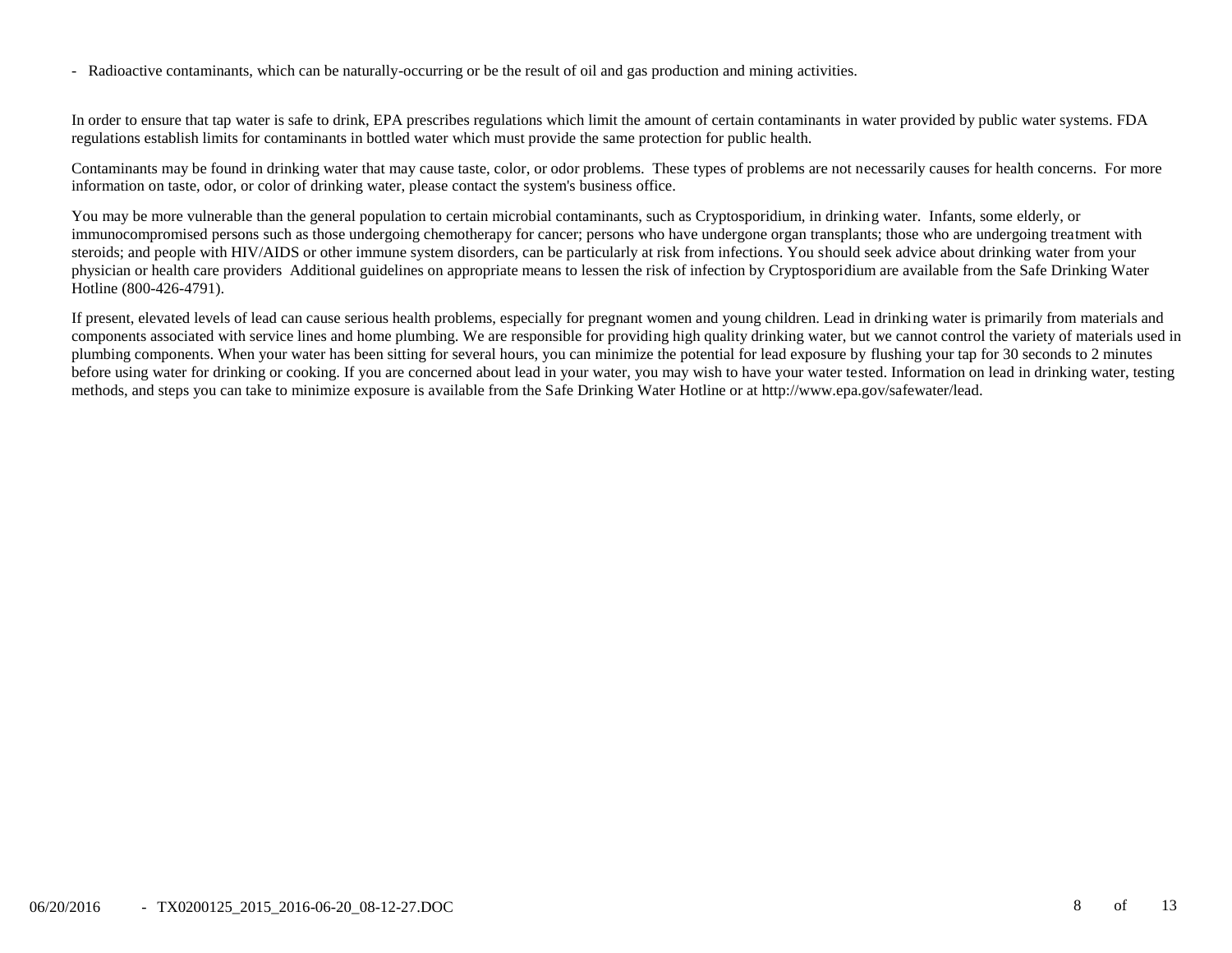#### **Information about Source Water Assessments**

A Source Water Susceptibility Assessment for your drinking water source(s) is currently being updated by the Texas Commission on Environmental Quality. This information describes the susceptibility and types of constituent that may come into contact with your drinking water source based on human activities and natural conditions. The information contained in the assessment allows us to focus source water protection strategies.

For more information about your sources of water, please refer to the Source Water Assessment Viewer available at the following URL: http://gis3.tceq.state.tx.us/swav/Controller/index.jsp?wtrsrc=

Further details about sources and source-water assessments are available in Drinking Water Watch at the following URL: http://dww.tceq.texas.gov/DWW

| Source Water Name |             | Type of Water | <b>Report Status</b> | Location                        |
|-------------------|-------------|---------------|----------------------|---------------------------------|
| 1 - 3134 HWY 36   | 3134 HWY 36 | GW            |                      | Chicot Aquifer, Brazoria County |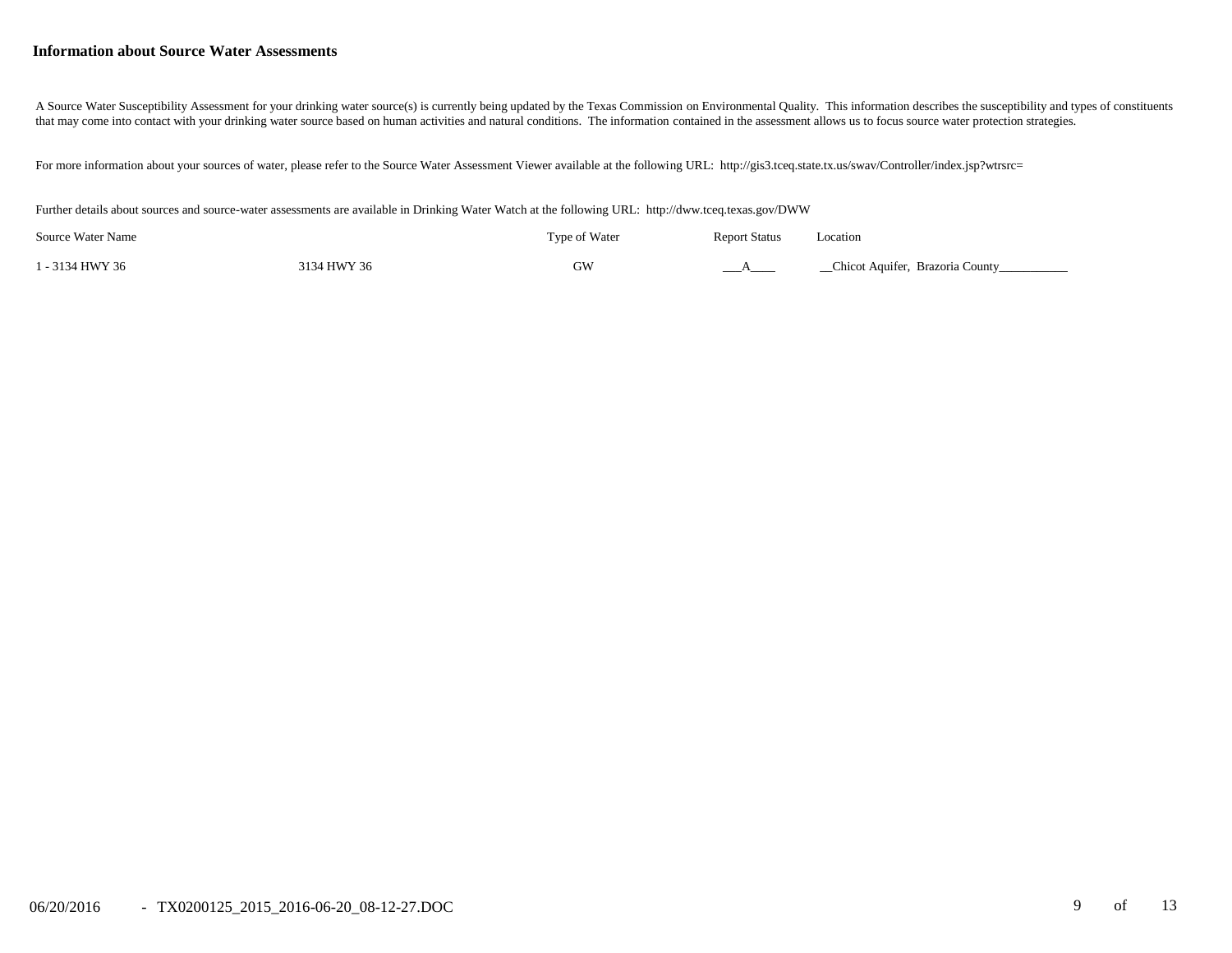### **Lead and Copper**

#### Definitions:

Action Level Goal (ALG): The level of a contaminant in drinking water below which there is no known or expected risk to health. ALGs allow for a margin of safety. Action Level: The concentration of a contaminant which, if exceeded, triggers treatment or other requirements which a water system must follow.

| <b>Lead and Copper</b> | Date Sampled | <b>MCLG</b> | Action Level (AL) | 90th Percentile | # Sites Over AL | Units | Violation | Likely Source of Contamination                                                                                |
|------------------------|--------------|-------------|-------------------|-----------------|-----------------|-------|-----------|---------------------------------------------------------------------------------------------------------------|
| Copper                 | 09/09/2014   | 1.3         | 1.5               | 0.05            |                 | ppm   | N         | Erosion of natural deposits; Leaching from wood<br>preservatives; Corrosion of household plumbing<br>systems. |
| Lead                   | 09/09/2014   |             |                   | 0.6             |                 | ppb   | N         | Corrosion of household plumbing systems; Erosion<br>of natural deposits.                                      |

### **Water Quality Test Results**

| Definitions:                                       | The following tables contain scientific terms and measures, some of which may require explanation.                                                                                                        |
|----------------------------------------------------|-----------------------------------------------------------------------------------------------------------------------------------------------------------------------------------------------------------|
| Avg:                                               | Regulatory compliance with some MCLs are based on running annual average of monthly samples.                                                                                                              |
| Maximum Contaminant Level or MCL:                  | The highest level of a contaminant that is allowed in drinking water. MCLs are set as close to the MCLGs as feasible using the best available treatment technology.                                       |
| Maximum Contaminant Level Goal or MCLG:            | The level of a contaminant in drinking water below which there is no known or expected risk to health. MCLGs allow for a margin of safety.                                                                |
| Maximum residual disinfectant level or MRDL:       | The highest level of a disinfectant allowed in drinking water. There is convincing evidence that addition of a disinfectant is necessary for control of microbial<br>contaminants.                        |
| Maximum residual disinfectant level goal or MRDLG: | The level of a drinking water disinfectant below which there is no known or expected risk to health. MRDLGs do not reflect the benefits of the use of disinfectants to<br>control microbial contaminants. |
| <b>MFL</b>                                         | million fibers per liter (a measure of asbestos)                                                                                                                                                          |
| na:                                                | not applicable.                                                                                                                                                                                           |
| <b>NTU</b>                                         | nephelometric turbidity units (a measure of turbidity)                                                                                                                                                    |
| pCi/L                                              | picocuries per liter (a measure of radioactivity)                                                                                                                                                         |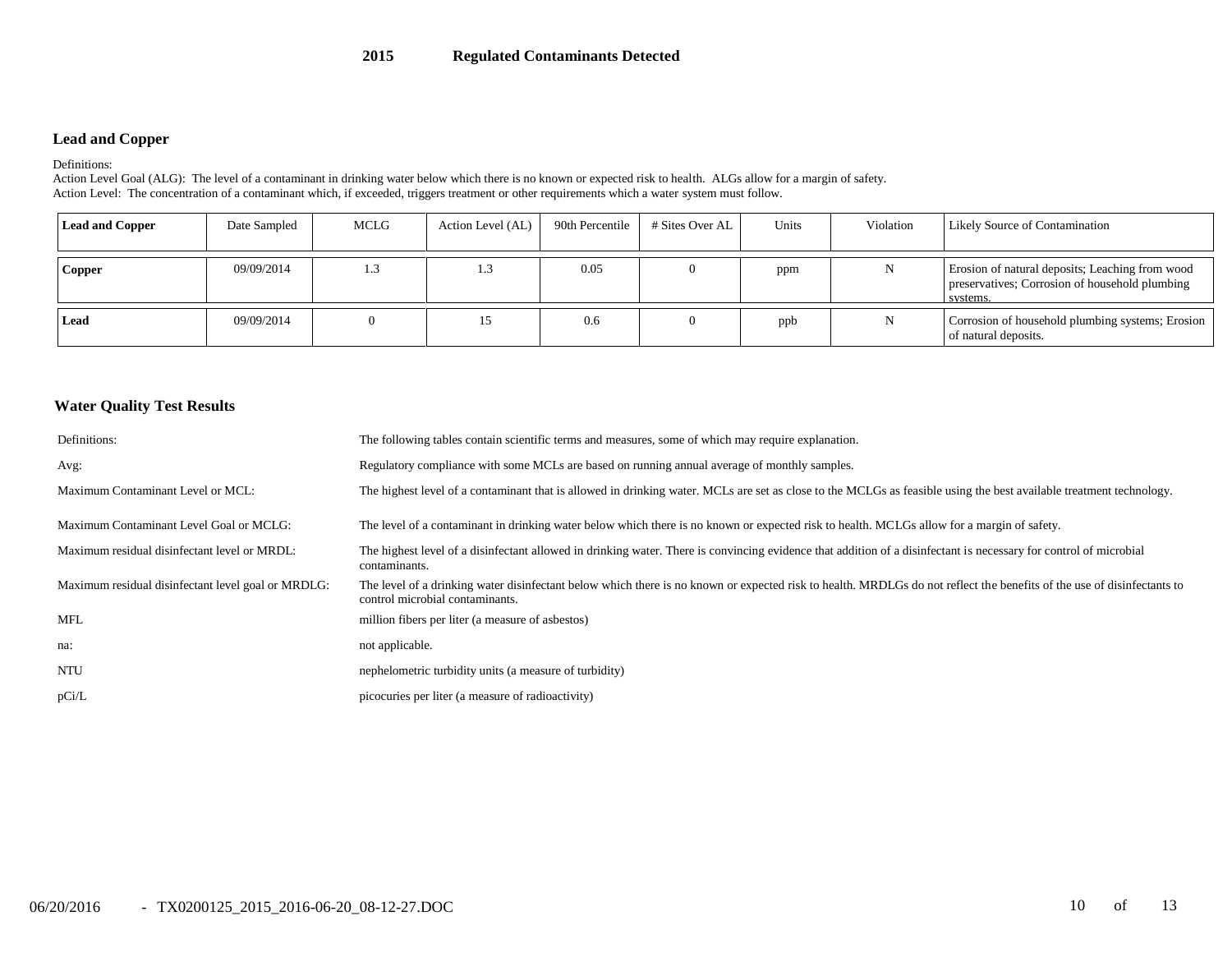## **Water Quality Test Results**

| ppb: | micrograms per liter or parts per billion - or one ounce in 7,350,000 gallons of water. |
|------|-----------------------------------------------------------------------------------------|
| ppm: | milligrams per liter or parts per million - or one ounce in 7,350 gallons of water.     |
| ppt  | parts per trillion, or nanograms per liter $(ng/L)$                                     |
| ppq  | parts per quadrillion, or picograms per liter (pg/L)                                    |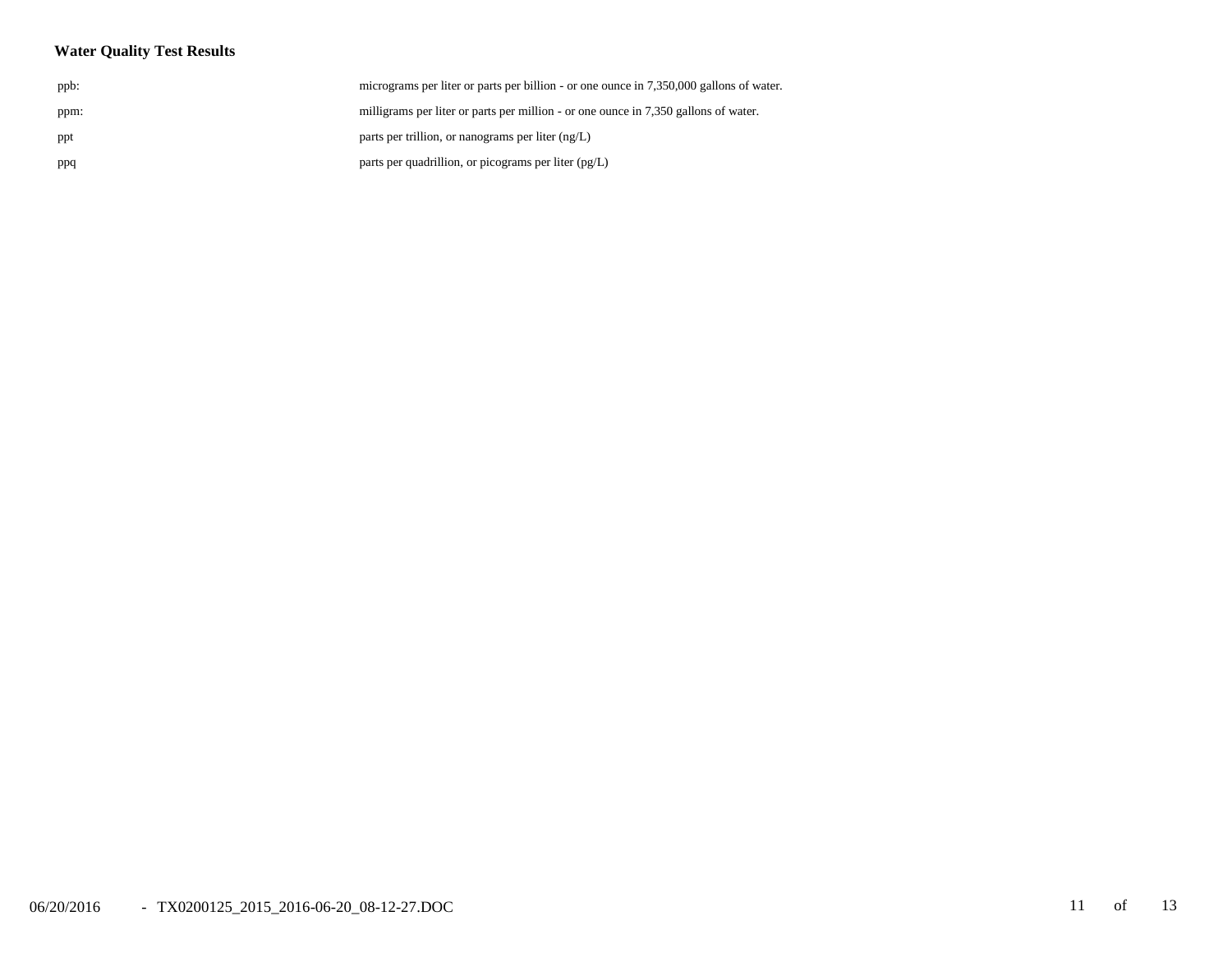### **Regulated Contaminants**

| <b>Disinfectants and Disinfection</b><br><b>By-Products</b> | <b>Collection Date</b> | <b>Highest Level</b><br>Detected | Range of Levels<br>Detected | MCLG                     | <b>MCL</b> | Units | Violation   | Likely Source of Contamination                                                                                                   |
|-------------------------------------------------------------|------------------------|----------------------------------|-----------------------------|--------------------------|------------|-------|-------------|----------------------------------------------------------------------------------------------------------------------------------|
| Haloacetic Acids (HAA5)*                                    | 2015                   | 17                               | $16.7 - 16.7$               | No goal for the<br>total | 60         | ppb   | $\mathbf N$ | By-product of drinking water disinfection.                                                                                       |
| <b>Total Trihalomethanes</b><br>(TTHM)                      | 2015                   | 72                               | $71.9 - 71.9$               | No goal for the<br>total | 80         | ppb   | $\mathbf N$ | By-product of drinking water disinfection.                                                                                       |
| <b>Inorganic Contaminants</b>                               | <b>Collection Date</b> | <b>Highest Level</b><br>Detected | Range of Levels<br>Detected | MCLG                     | <b>MCL</b> | Units | Violation   | Likely Source of Contamination                                                                                                   |
| <b>Barium</b>                                               | 2015                   | 0.232                            | $0.232 - 0.232$             | 2                        | 2          | ppm   | $\mathbf N$ | Discharge of drilling wastes; Discharge from metal<br>refineries; Erosion of natural deposits.                                   |
| <b>Fluoride</b>                                             | 2015                   | 0.44                             | $0.44 - 0.44$               |                          | 4.0        | ppm   | N           | Erosion of natural deposits; Water additive which<br>promotes strong teeth; Discharge from fertilizer and<br>aluminum factories. |
| Nitrate [measured as<br>Nitrogen]                           | 2015                   | 0.09                             | $0.09 - 0.09$               | 10                       | 10         | ppm   | $\mathbf N$ | Runoff from fertilizer use; Leaching from septic<br>tanks, sewage; Erosion of natural deposits.                                  |
| Selenium                                                    | 2015                   | 5.7                              | $5.7 - 5.7$                 | 50                       | 50         | ppb   | $\mathbf N$ | Discharge from petroleum and metal refineries;<br>Erosion of natural deposits; Discharge from mines.                             |

| Chemical Used   | Average Level of<br><b>Ouarterly Data</b> | Single Sample | Lowest Result of a   Highest Result of a<br>Single Sample | MRDL | <b>MRDLG</b> | Unit of Measure | Violation | Source of Chemical                     |
|-----------------|-------------------------------------------|---------------|-----------------------------------------------------------|------|--------------|-----------------|-----------|----------------------------------------|
| <b>Chlorine</b> | 0.52                                      | 0.25          | 1.32                                                      | 4.0  | $<$ 4.0      | Mg/L            |           | Disinfectant used to control microbes. |

The TCEQ completed an assessment of your source water and results indicate that some of your sources are susceptible to certain contaminants. The sampling requirements for your water system are based on this susceptibility and previous sample data. Any detections of these contaminants may be found in this Consumer Confident Report. For more information on source water assesments and protection efforts at our system, contact Jerry Meeks at 979-233-4281.